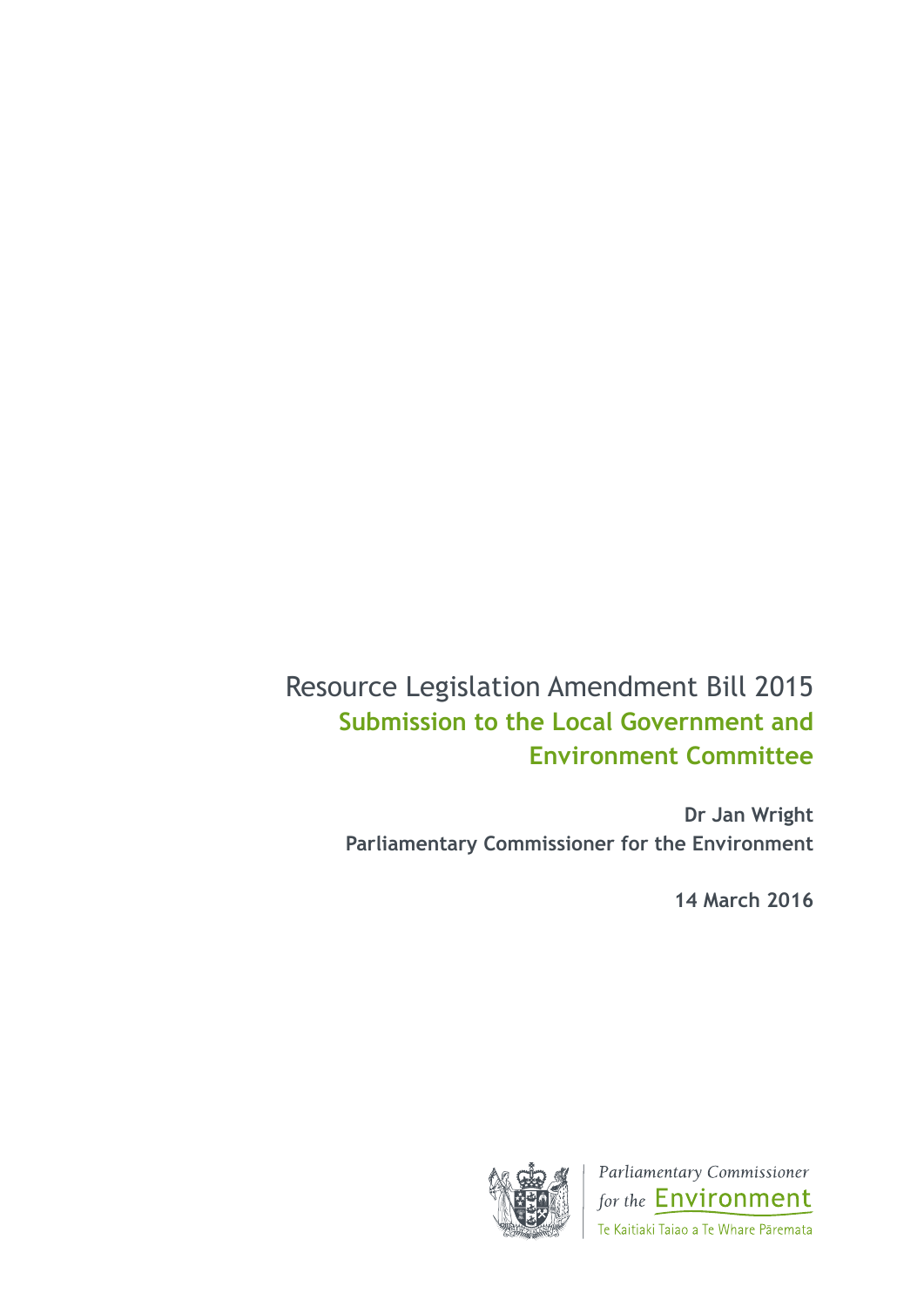# **Contents**

| Introduction                                             |    |
|----------------------------------------------------------|----|
| 1. Statements of national direction                      | 5  |
| 2. National planning template                            | 6  |
| 3. Broadening of regulation-making power                 |    |
| 4. Two new planning tracks                               | 8  |
| 5. Limiting notification of plan changes                 | q  |
| 6. More restrictive notification of consent applications | 10 |
| <b>Notes</b>                                             |    |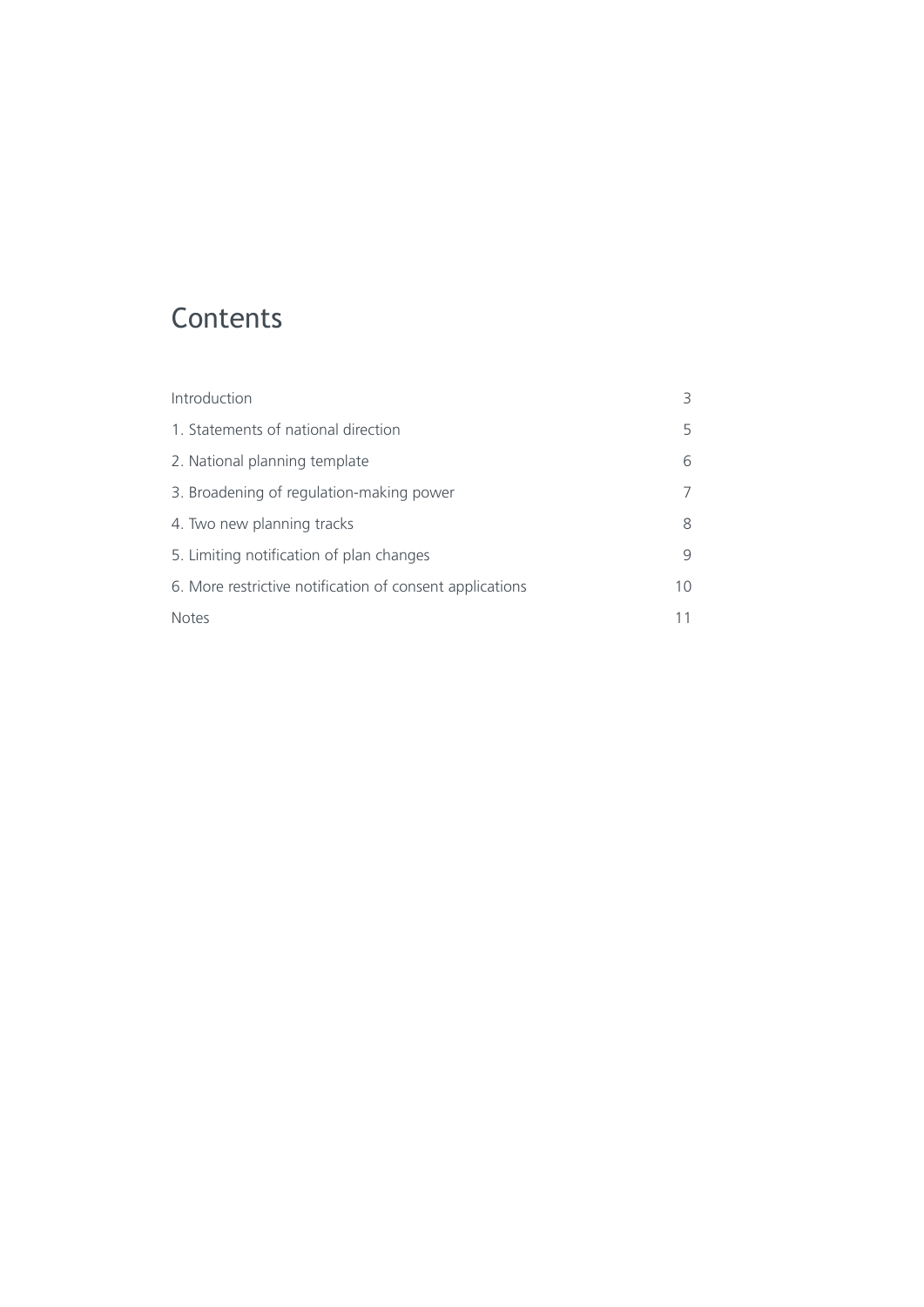### **Introduction**

Thank you for the opportunity to make a submission on proposed amendments to the Resource Management Act (RMA).

The purpose of the RMA is contained in Part 2. It is *"to promote the sustainable management of natural and physical resources"*, that is, enabling social, economic, and cultural development **while** protecting the environment. I am pleased that the Government has decided against amending Part 2 of the RMA, apart from the sensible addition that councils must *"recognise and provide for … the management of significant risks from natural hazards."*

The RMA has become somewhat vilified in public discourse, and is often treated as a 'whipping boy' when people become frustrated with local government processes. Certainly, both the RMA and the way it is applied will never be perfect, but frequently it is other laws, such as the Building Act or the Public Works Act, that are causing frustration. Further, environmental legislation of any kind will by its very nature attract criticism because it will inevitably restrict individual freedom.

The RMA is now 25 years old. There are valid questions about how well it can be used to address two issues that have become great challenges for us today. The first is the accelerating need for housing that has begun to spread beyond Auckland. The second is the pressing need for us to make our cities low-carbon as well as liveable, and to plan for the effects of sea level rise and other consequences of climate change.

It is not surprising that people have begun to think about what might one day replace the much-amended RMA. One possibility that has been raised is two laws – one for environmental protection and one for urban development. I fully support examining this – we should always be thinking about how we can do things better.

But for now there is a set of proposed amendments to the RMA to consider.

The RMA established a system which largely devolved environmental decision-making to local government. The law also provided for central government to give direction to local government on matters of national importance. There is a natural tension between devolution and central direction in the Act.

I am supportive of further central direction in some areas. But it is my overall impression that the proposed amendments give powers to the Minister which are too broad. In a number of cases, this seems to be driven by the understandable concern about the need for affordable housing. But this should be dealt with directly through, for example, a national policy statement, rather than through wide-ranging amendments to the RMA.

I wish to speak to this submission.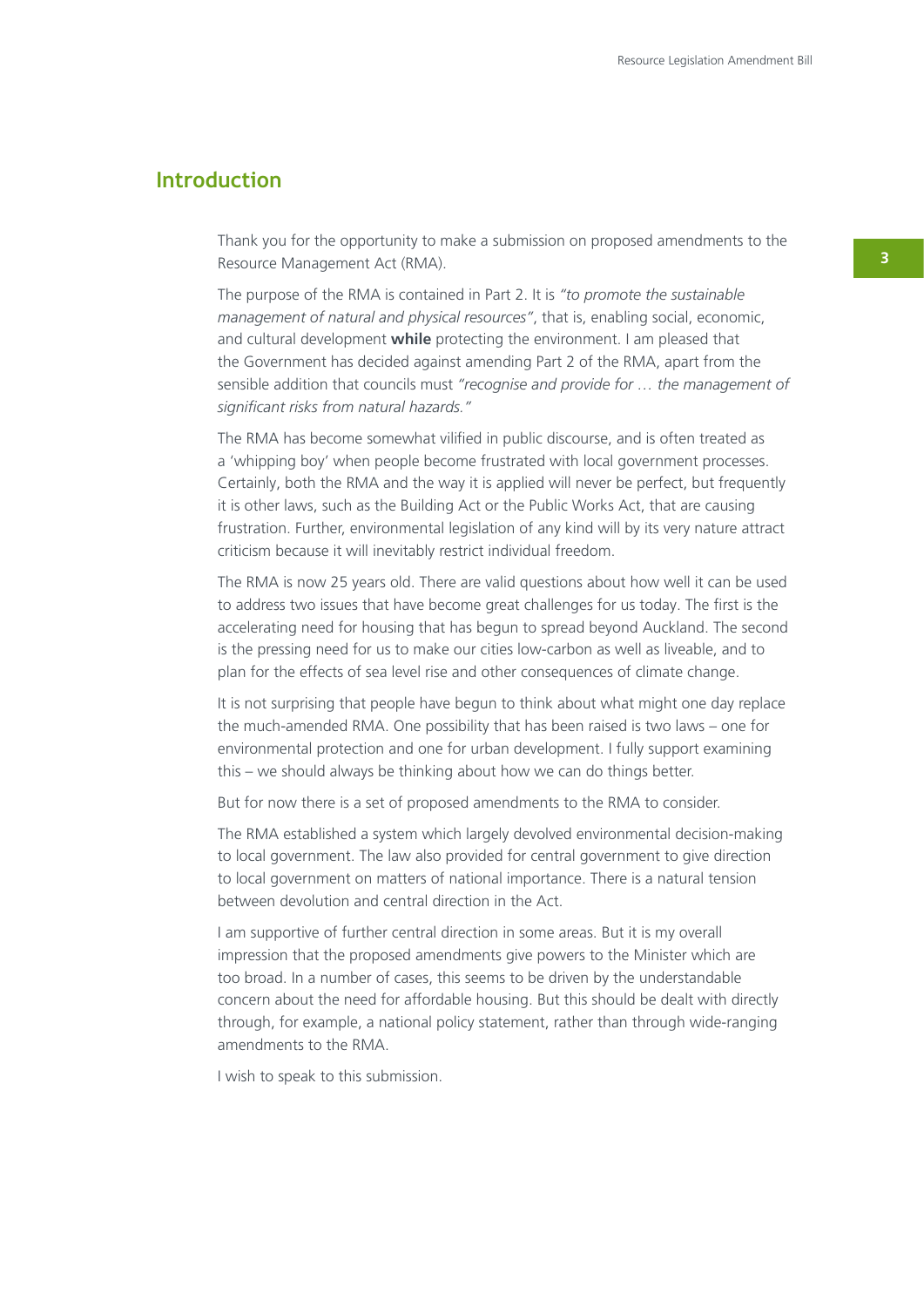This submission is focused on six sets of amendments.

The first three are concerned with the direction given by central government to local government. They are:

- National Policy Statements and National Environmental Standards could be developed together under a single process.
- A national planning template would be created to reduce 'unnecessary' variation in council plans.
- The Minister for the Environment would have a strong and wide power to make alterations to council plans.

The second three are focused on proposed changes aimed at speeding up local government processes and providing councils with more flexibility. They are:

- Councils would be given two new options for making or changing council plans 'collaborative' and 'streamlined'.
- Councils would be able to limit notification of a plan change to those who would be directly affected.
- Notification of applications for resource consents would become more restricted.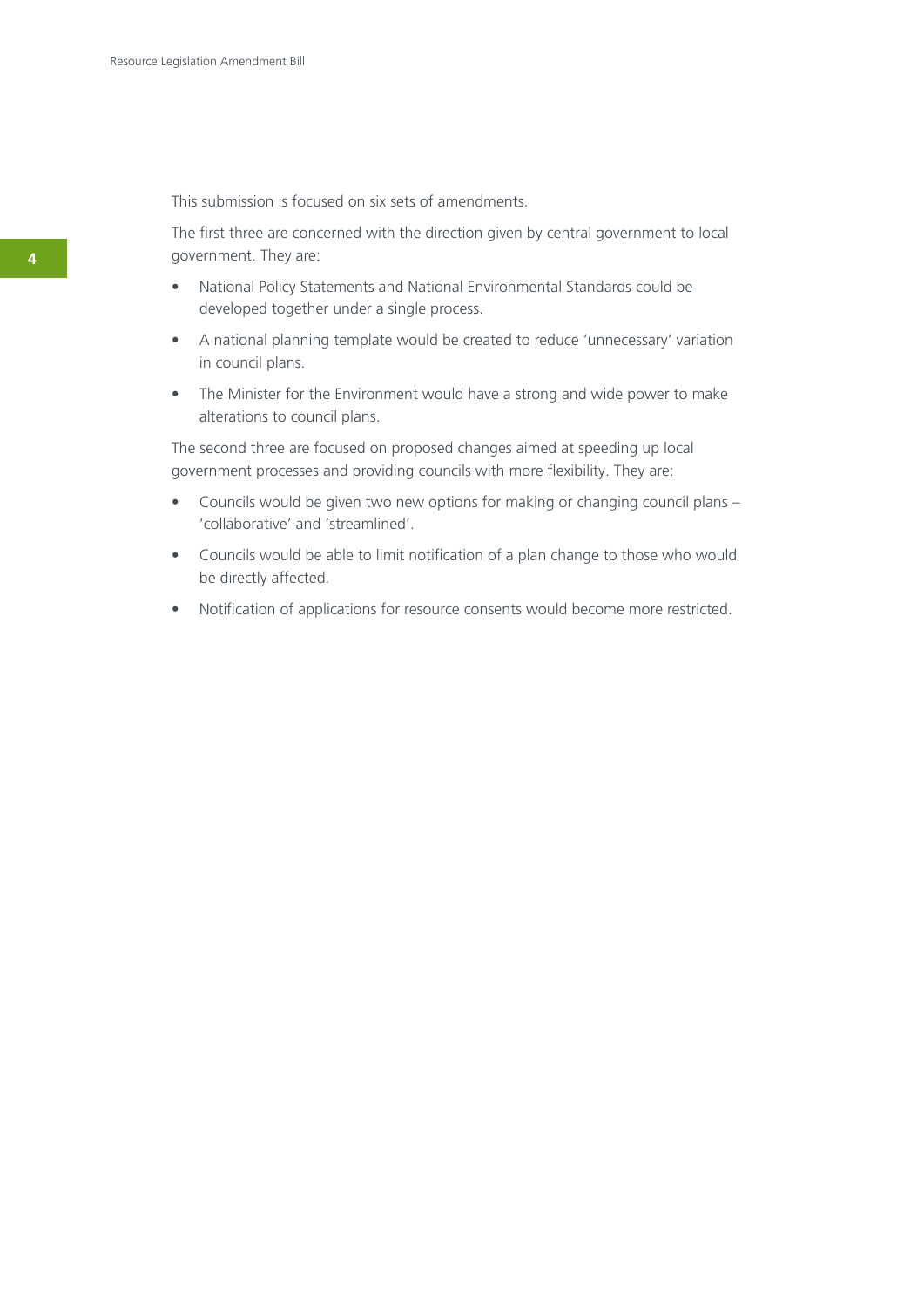## **1. Statements of national direction**

A fundamental feature of environmental management in New Zealand is that most decisions are made at the regional or local level. Central government can choose to tell councils how they should make decisions on matters of 'national significance'.

The main way in which this direction is given is through national policy statements and national environmental standards.<sup>1</sup>

A national policy statement (NPS) contains objectives and policies that councils must *"give effect to"* in their plans.

A national environmental standard (NES) contains technical rules that councils must put into force in their regions or districts.

Direction from central government to councils is a major feature of the proposed amendments to the RMA. One proposed change is that a related NPS and NES can be developed together under a single process.

While this should be more efficient, it does not go far enough. For some time I have thought that NPSs and NESs should not be separate documents. Objectives, policies, and, if needed, technical rules should be fully integrated in one document. A rule should be linked directly to the reason for its existence, that is, the objectives and policies it serves.

These documents could be termed statements of national direction. In fact, the NPS on Freshwater Management is really such a statement – not only does it contain objectives and policies, it also contains numerical limits on water pollutants.

**1. I recommend that the RMA be amended to replace national policy statements and national environmental standards with statements of national direction.**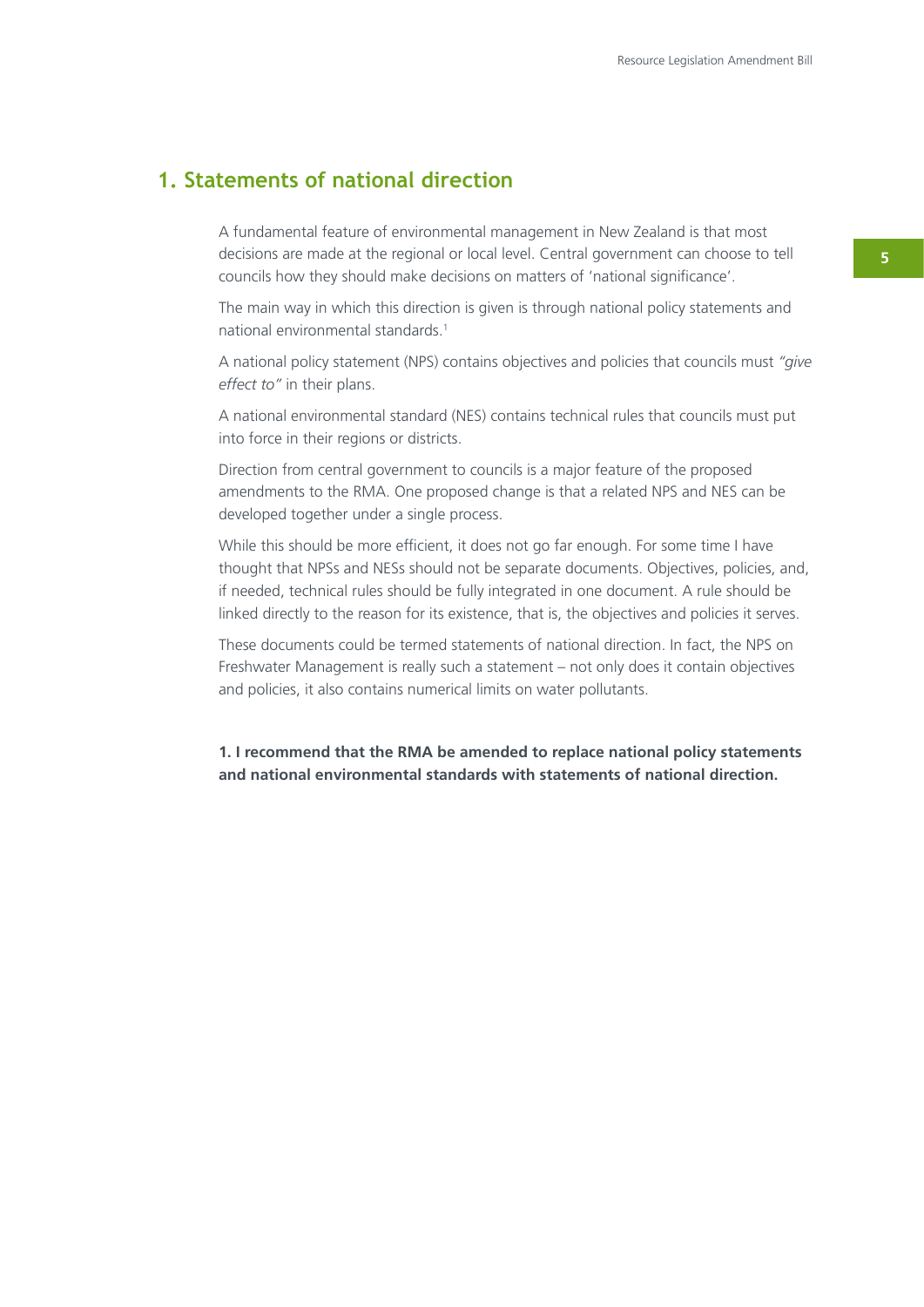### **2. National planning template**

The second issue I am concerned about is the proposal for a national planning template. In a 2013 speech, the previous Minister for the Environment, Hon Amy Adams, described the proposal in this way.

*"Bring in a simplified planning framework with central government providing greater direction and consistency, in the form of a national planning template, leaving local decision makers to focus on how those frameworks should apply in their local communities."*<sup>2</sup>

Anyone who has sought to compare elements of plans across jurisdictional boundaries, be it a business operating in different parts of the country or an environmental group seeking to understand variability in environmental protection, will support the development of a national planning template. During my 2014 investigation into the oversight and regulation of oil and gas production, my staff and I became frustrated with pointless variation between districts and regions.<sup>3</sup>

While I enthusiastically welcome the development of a national planning template, I am concerned that the proposed amendments go too far.

A template is *"something that is used as a pattern for producing other similar things"*. 4

The pattern for council plans should begin with a standard format and structure, populated with standard definitions and measurement methods. Adding sets of optional objectives, policies and rules would make the wording of plans more consistent and help councils with limited resources.5

However, the proposal goes too far – well beyond a 'pattern' for council plans.

Clause 37 states that:

*"The national planning template may specify … Objectives, policies, methods (including rules), and other provisions that must or may be included in plans."* 

What this clause appears to say is that central government can include any kind of direction in the template regardless of whether it is nationally significant or not. Moreover, direction added in this way could not be challenged in the Environment Court.

Central government direction should be delivered through the existing mechanisms of NPSs and NESs, and where appropriate, regulations.

**2. I recommend that the national planning template be limited to matters of structure, definitions, methods, optional content, and content that automatically follows from existing central government direction.**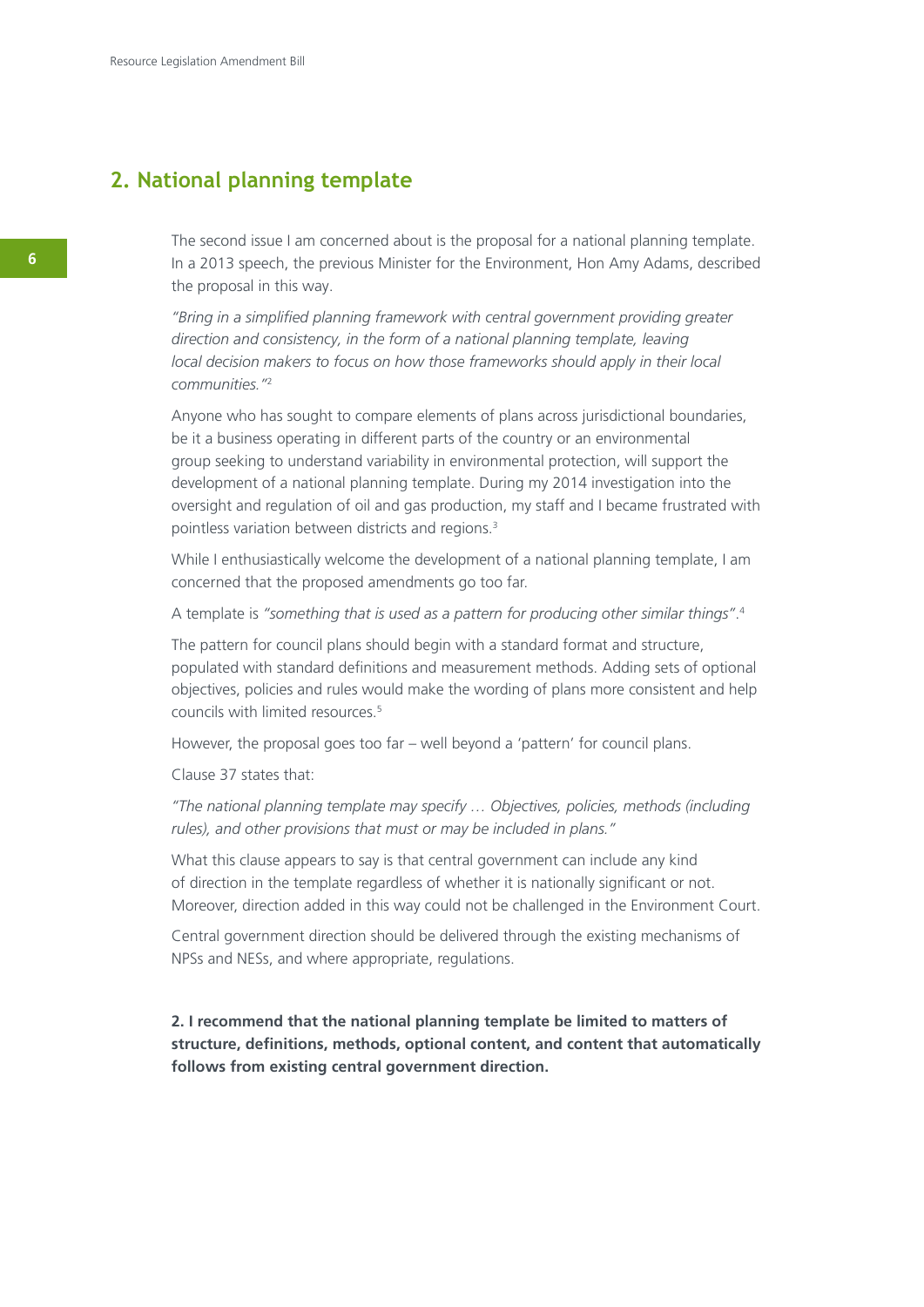### **3. Broadening of regulation-making power**

The RMA currently contains a long list of matters, for which the Minister can make regulations that prescribe what councils must do. These matters are specified narrowly in section 360.

The Bill contains a proposal for much broader regulation-making powers in the form of a new section 360D.<sup>6</sup> It envisages four types of regulations – my focus is on the first three. Paraphrasing, the Minister would be able to:

- a. permit a specified land use if it is reasonable;
- b. stop councils making unreasonable rules that limit residential development; and
- c. remove existing unreasonable rules that limit residential development.

Note that all three rest on the Minister's view of what is 'reasonable'.

In the departmental advice to Cabinet, both Treasury and the Ministry of Justice point out that this clause is inconsistent with the guidelines of the Legislation Design and Advisory Committee.7 The Ministry for the Environment described it as *"in essence a Henry VIII clause"*. 8

The first type of proposed regulation – the ability to permit a 'reasonable' land use – gives the Minister a very broad, potentially far-reaching power. Although it is to be used only *"for the purpose of avoiding restrictions on land use that are not reasonably required to achieve the purpose of the Act"*, there is no way to test what this means.

The second and third types of proposed regulations are less broad because they are restricted to residential development. I can see how such regulations could be used to improve the housing situation in Auckland. But regulations are most appropriate for dealing with matters that can be narrowly specified. The Government has other tools it can use, such as speeding up the preparation of the proposed National Policy Statement on Urban Development.

**3. I recommend that the broad powers that would be given to the Minister under section 360D(1)(a), (b), and (c) not proceed.**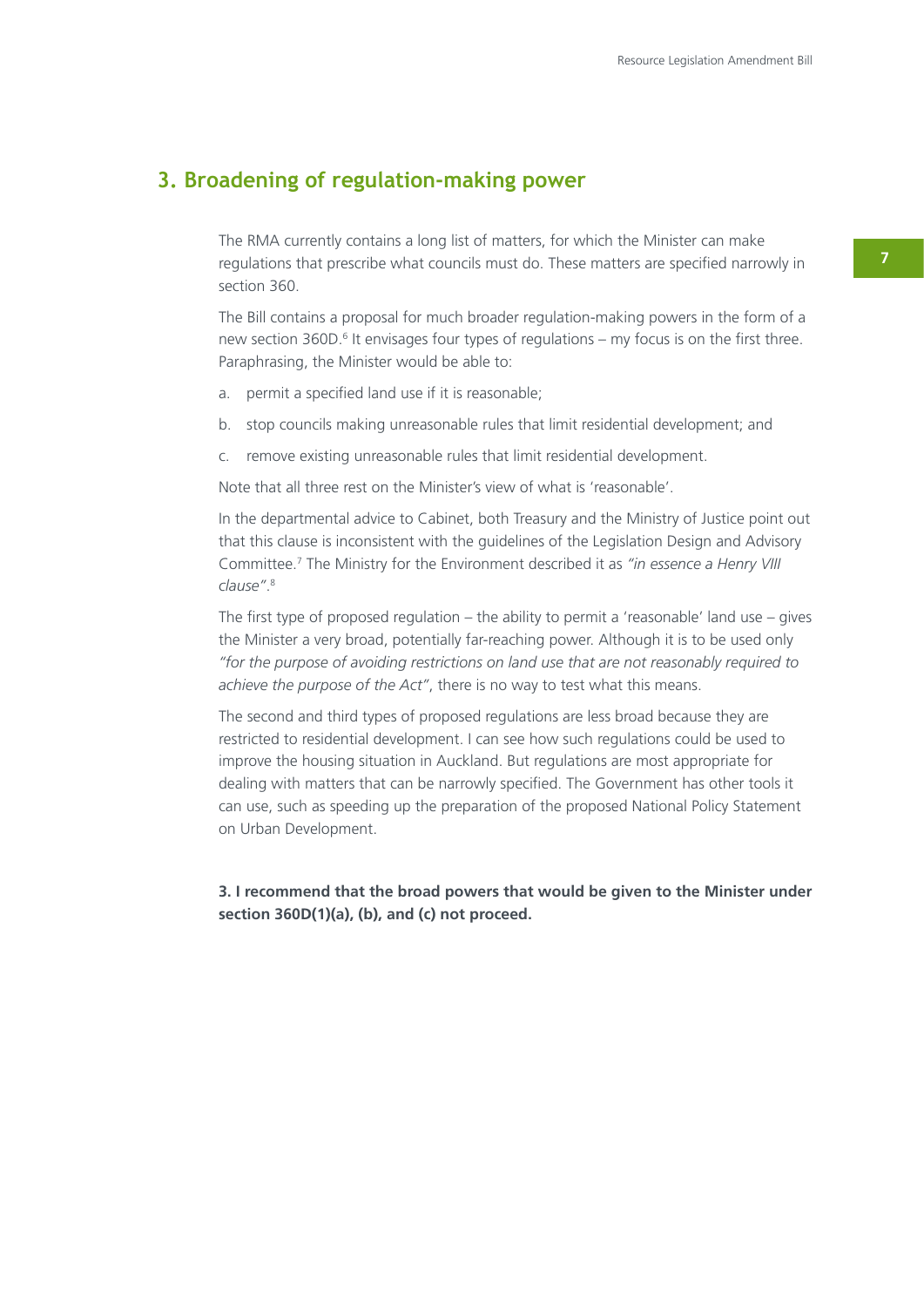### **4. Two new planning tracks**

Under the RMA, councils must prepare plans – regional councils prepare regional plans and policy statements, and district councils prepare district plans. It is proposed in the Bill that councils be allowed to use two new processes for preparing plans or changing existing plans.

The first new process is the collaborative process pioneered in New Zealand by the Land and Water Forum. Under a collaborative process, engagement with stakeholders is 'frontloaded' – together a group works toward consensus decisions. Without 'buy-in' from stakeholders, the process cannot succeed. Amendments to Schedule 1 in the Bill outline the process in detail – these should be thoroughly examined in the light of the experience of the Land and Water Forum.<sup>9</sup>

The second new process is the streamlined process enabled by clause 52 and prescribed in amendments to Schedule 1. Currently, there is no flexibility in Schedule 1 for allowing a faster and simpler plan-making process for issues that are urgent or straightforward.<sup>10</sup>

To use the streamlined process, a council must first apply to the Minister for permission. A council can only apply if at least one of six criteria listed in the proposed new section 80C(2) is met.

Some of these criteria are open to different interpretations. What is seen as *"a significant community need"* (criterion (c)), for example, may be indisputably so or it may not be. Criterion (f) is particularly worrying – it is a catchall that allows the streamlined process to be used *"in any circumstance comparable to, or relevant to"* the other five criteria.

In granting permission for use of a streamlined process, the Minister can prepare a 'statement of expectations'. This must include a time frame, but may include *"any other matters that the responsible Minister considers relevant"*. 11 This means that the Minister is not limited to specifying process and timeframes.

At the end of the streamlined planning process, the Minister must approve or decline the council's proposed plan change. He or she can also refer the proposed plan change back to the council *"with specific recommendations for changes"*. 12

While allowing the use of a streamlined process would be reasonable and indeed desirable in certain circumstances, the Bill goes too far. Both the criteria for its use and the power granted to the Minister are too wide-ranging. The Environment Court cannot act as a check since appeals are not allowed under the streamlined process. Thus, there is no legal oversight to ensure relevant evidence has been considered and interpreted correctly, and that decisions made are consistent with the purpose of the Act.

#### **4. I recommend that:**

- **a. the proposed new section 80C(2) be amended to substantially limit the circumstances under which the streamlined planning process can be used;**
- **b. councils be able to withdraw from the streamlined planning process at any stage; and**
- **c. the streamlined planning process allow submitters the right to appeal to the Environment Court on points of law.**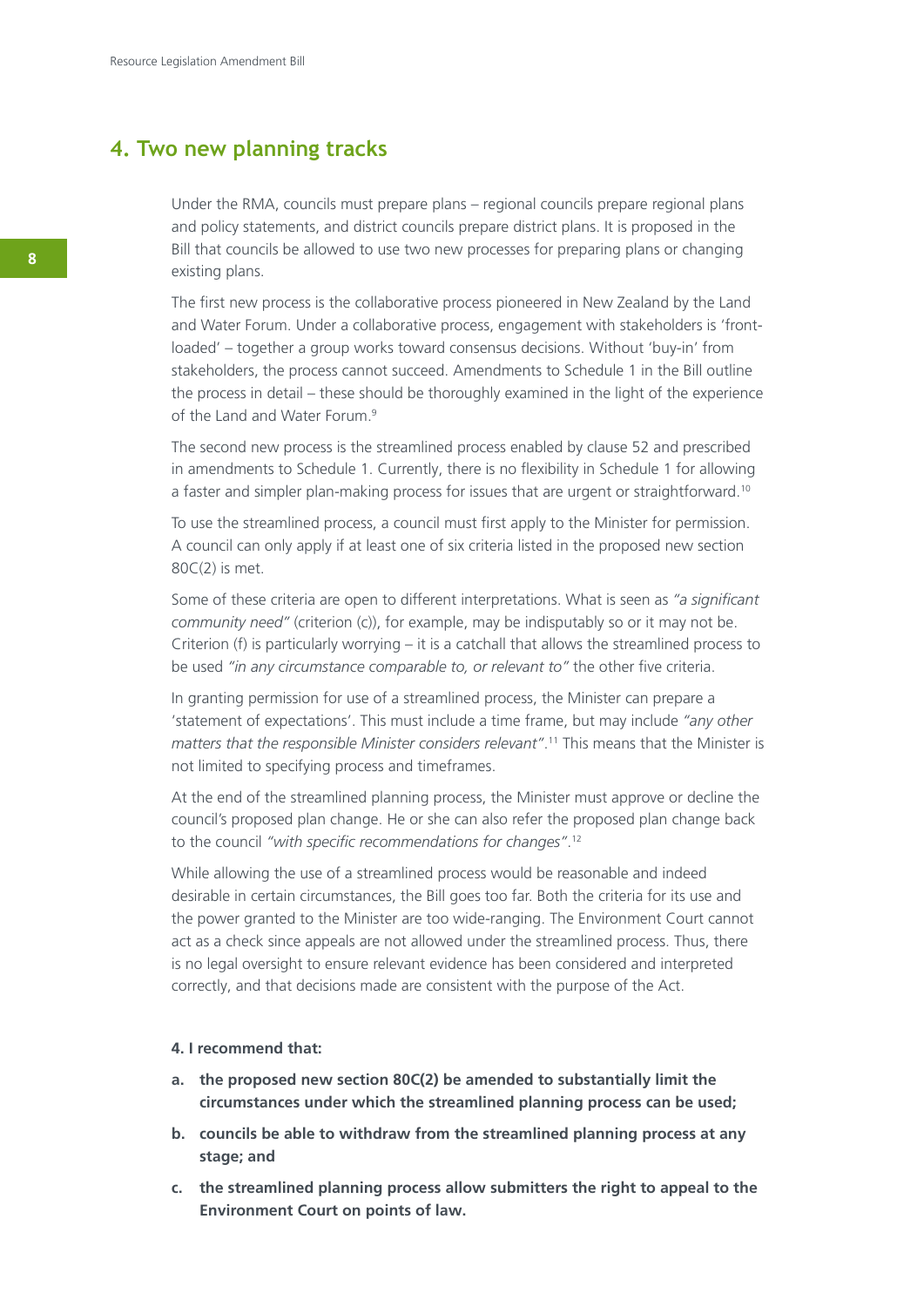### **5. Limiting notification of plan changes**

Currently, when a council is considering changing a plan through the standard process, it must publicly notify the proposal.<sup>13</sup> Then any individual or organization can express their views on the proposal in a submission. Only those who have made submissions have the right to appeal the decision made by the council to the Environment Court.

The Bill provides a second option. A council would be able to limit notification of a proposed plan change, so only those who have been *"identifed as directly affected"*  would be able to make a submission.14

The stated intent is to speed up plan changes – allowing everyone to make a submission on plan changes would be *"disproportionate and inefficient … in certain circumstances"*. 15

It is not difficult to think of situations where a minor plan change that affects few people could be held up for years – the intent is both reasonable and desirable. The problem is that *"certain circumstances"* are not defined in the Bill. The only check on the use of this option is that those directly affected can be identified.

Commentary on the RMA often refers to the NIMBY (not-in-my-back-yard) problem. For example, a 2015 article by Bernard Hickey welcomed the expected RMA reforms because they will strip *"the NIMBYs … of their magical power to make housing unaffordable"*. 16

However, those who are most clearly directly affected by a change to an urban zone would be those whose 'back yards' are within, or abut, the zone.

In contrast, those aspiring to become home owners and renters would not be identified as directly affected – they are invisible.

I am unable to see how the phrase *"directly affected"* could be defined to differentiate between those with a valid right to submit on a plan change and those without such a right.

#### **5. I recommend that:**

the circumstances when limited notification of a plan change is to be allowed **be clearly defined and narrow in scope;**

#### **OR**

**• Clause 5A in Schedule 1 not proceed.**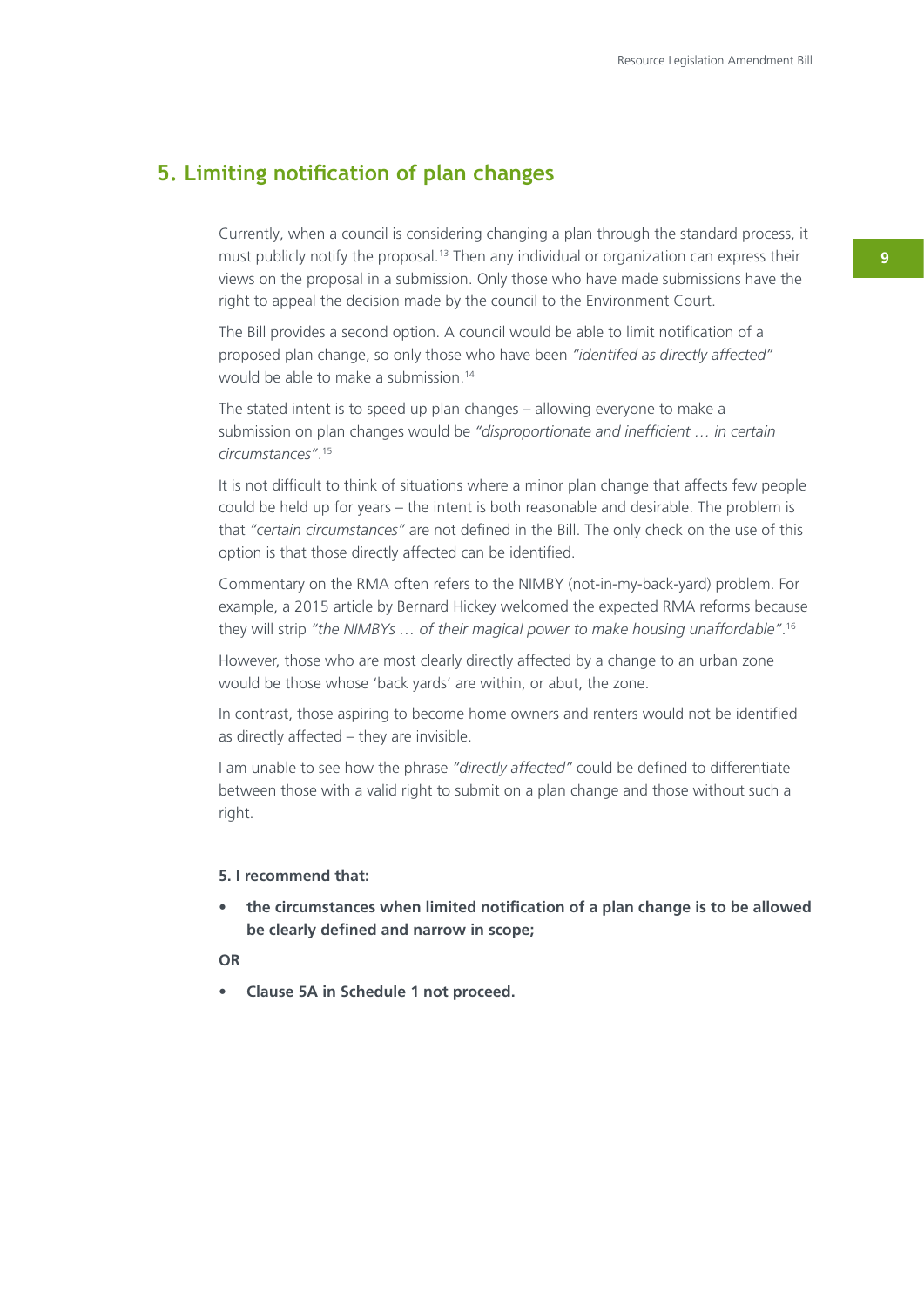### **6. More restrictive notification of consent applications**

In contrast with proposed plan changes, limited notification of applications for resource consents has been allowed in the RMA for several years.

When someone applies for a resource consent, the council decides whether:

- to publicly notify the application so that anyone can make a submission; or
- to notify it to a limited group of individuals and organisations; or
- • to not notify it at all.

Currently, the criteria that determine which of the three notification options councils must use are in sections 95A and 95B. Importantly, the public must be notified if the adverse effects on the environment are *"likely to be more than minor"*.

The Bill contains a new set of criteria that councils would have to use in making decisions about the notification of consent applications.

Applying the criteria in the Bill would be arduous. For instance, eight subsections in sections 95A and 95B would be replaced by 20 subsections.<sup>17</sup> Moreover, what many of the clauses mean is debatable.

Aside from the complexity, I have four major concerns about the proposed changes to the notification of consent applications.

First, clause 151 would create a new power for the Minister to make regulations in the form of a new section 360G. The clause would allow the Minister to regulate that certain activities or kinds of activities cannot be publicly notified or notified at all. Further, the Minister could effectively exclude *"particular persons or classes of persons"* from making submissions.

Second, clause 125 appears to rule out public notification of **any** kind of subdivision or residential development in many areas.18

Third, clause 127 amends the 'more than minor' test. When considering whether or not to publicly notify a consent application, a council would be able to sometimes ignore a major adverse effect on the environment.<sup>19</sup>

Finally, clause 120 allows councils to restrict the concerns submitters are allowed to cover in their submissions. This would stop a submitter presenting relevant information that the council is not aware of.20

All four of the above go too far in reducing the participation of the public and would risk leading to lower quality decisions.

#### **6. I recommend that:**

**a. Clauses 151, 127, and 120 not proceed;** 

#### **AND**

**b. Clause 125 not proceed in its current form, and that the subclauses relating to urban development be addressed in the National Policy Statement under preparation.**